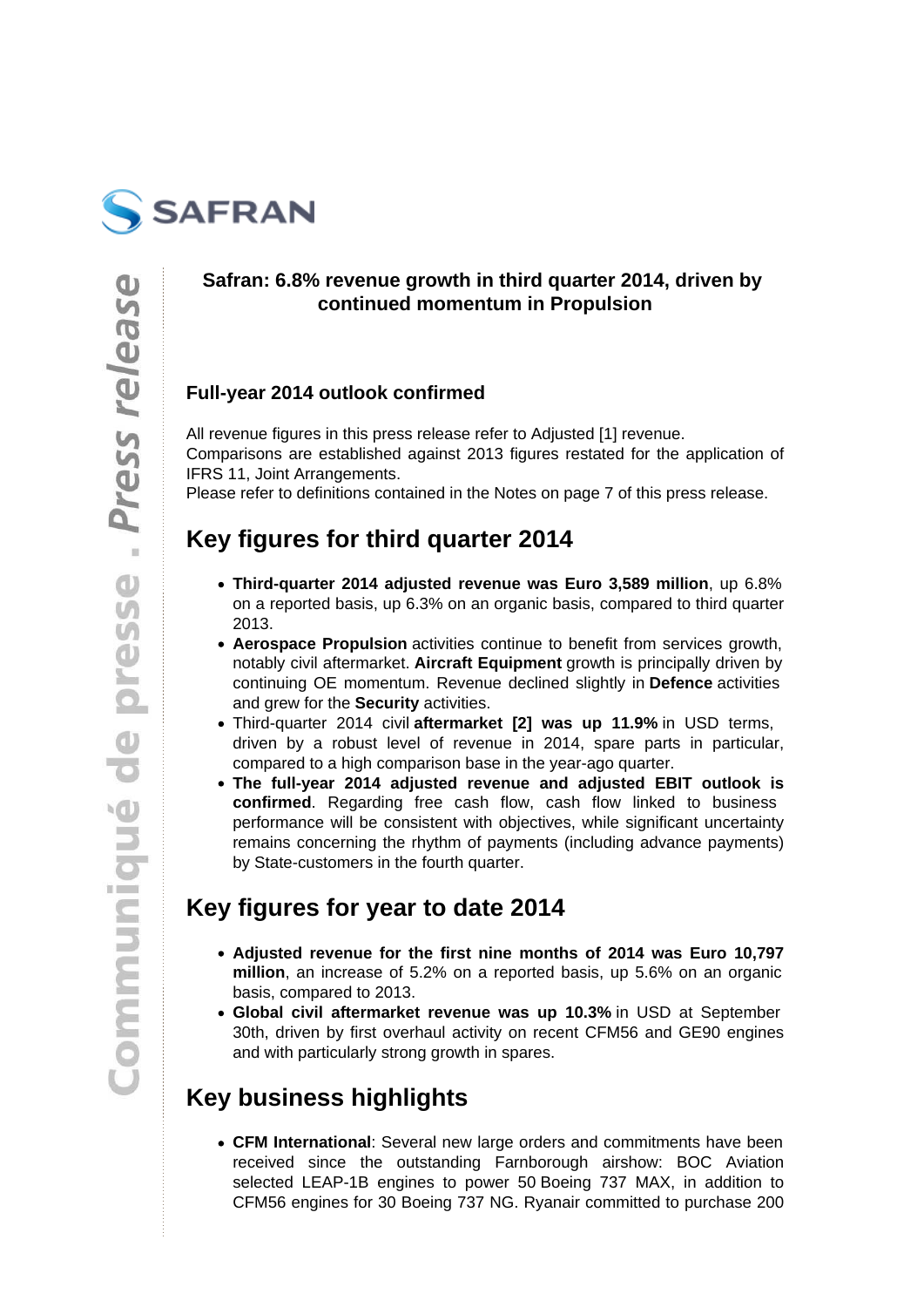

LEAP-1B to power 100 Boeing 737 MAX. Cumulative orders and commitments for Leap are now above 7,700 engines.

- **LEAP first flight**: LEAP engine took the skies for the first time on 6 October on a modified 747 flying testbed at GE Aviation Flight Test Operations in Victorville, California. The engine behaved well during this very successful first flight and is on track for certification in 2015. The configuration currently being tested is a fully integrated propulsion system (IPS), comprising the engine as well as the nacelle and thrust reverser.
- **Equipmen**t: US-based Spirit Airlines chose Safran wheels, brakes and MRO maintenance services for its fleet of Airbus single aisle aircraft. Spirit Airlines also selected Safran to provide landing gear MRO services on its A319 and A321 fleet, at Safran's MRO operation in Querétaro, Mexico.
- **Defence**: Safran received the notification from MBDA of the development and production contract for the infrared seekers of the future anti-tank Medium-Range Missile (MMP) for the French Army. Safran also signed a contract with MBDA for the development and production of the infrared seekers of the French-British anti-surface guided weapon (FASGW).
- **Security**: Safran finalized the acquisition of Dictao, the leading developer of software solutions for security and digital trust. Safran will now be able to offer an even more extensive range of highly secure solutions to both governments and private sector companies (banks, insurance firms, manufacturers, etc.)

\*\*\*

**Paris, October 23, 2014** - Safran (Euronext Paris: SAF) today reported its revenue for the third quarter of 2014.

### **Executive commentary**

Chairman and CEO Jean-Paul Herteman commented:

"The commercial success of the Leap family of engines is once again confirmed with a strong number of new orders and commitments signed this quarter including an excellent Farnborough air show. At quarter-end our backlog stood at over 7,700 engines, more than 4 years of production at the nominal annual rate. We are well on track on our development schedule to meet the expectations of our customers as the successful first flight of this engine earlier this month demonstrates. We have also recorded orders for over 1,300 CFM56 so far this year, bringing our backlog to close to 4,800 engines at the end of September.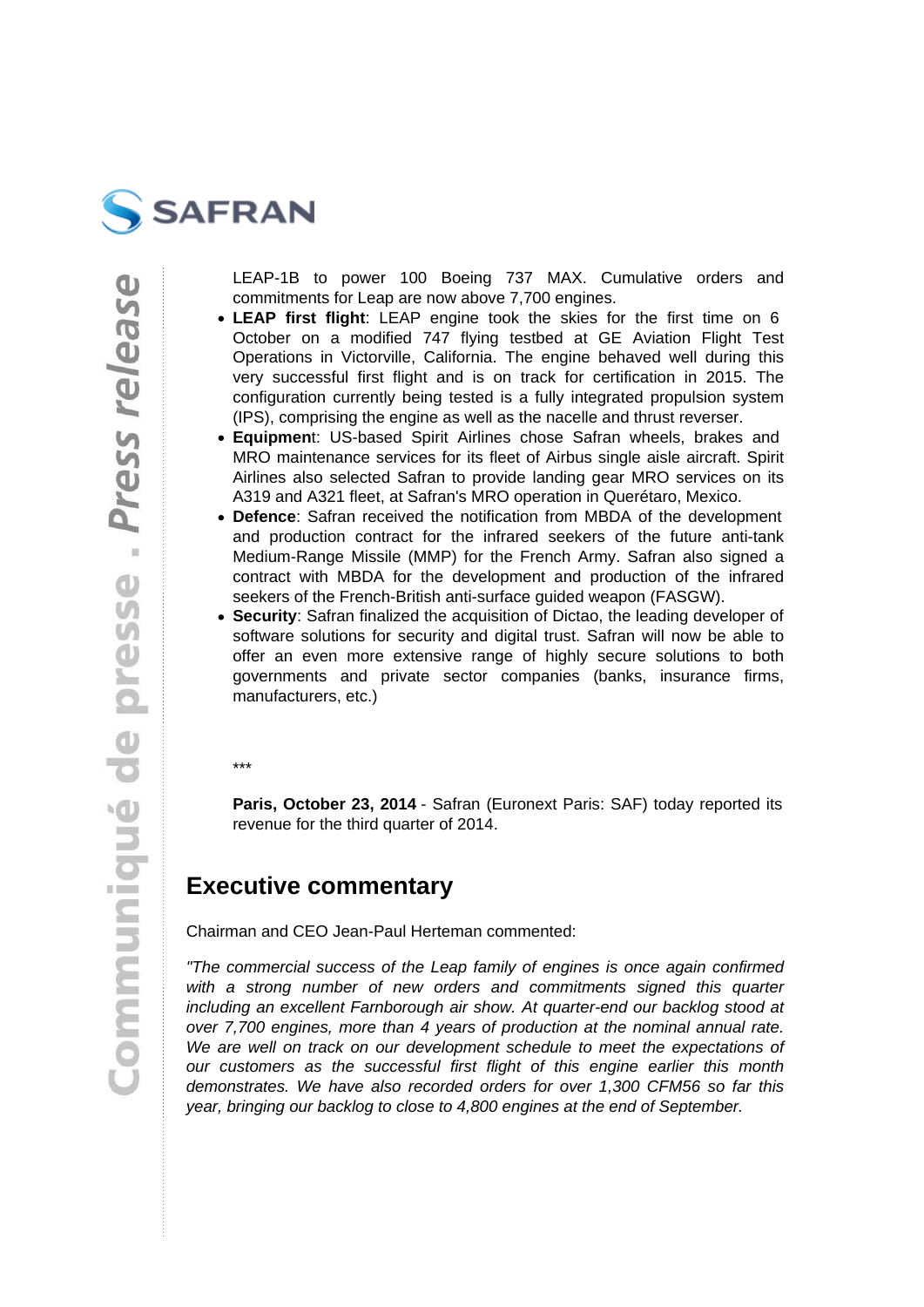

Safran's activity this quarter is once again driven by the robust demand for new civil aircraft, fuelling our OE deliveries, and for services and spares particularly on our installed base of narrow body and wide body engines. Our defence activities are showing resilience, thanks in part to export markets, as domestic military spending remains highly constrained. Security registered another quarter of organic growth thanks notably to broad-based growth in Identification.

Our nine-month performance provides comfort to achieve our outlook for 2014 and strong confidence for success in the longer term."

### **Third-Quarter 2014 revenue**

**Solid revenue growth**. For the third quarter 2014, Safran's revenue was Euro 3,589 million, up 6.8% compared to Euro 3,361 million in the same period a year ago. This Euro 228 million increase reflects growth in aerospace (Propulsion and Equipment) and Security activities, and a slight decline in Defence revenue.

On an organic basis (excluding the effects of acquisitions, disposals and currency variations), Group revenue increased by Euro 213 million, or 6.3%. Organic revenue was determined by applying constant exchange rates and by excluding the effects of changes in structure. Hence, the following calculations were applied:

| Reported growth                                                        |                          | $6.8\%$ |
|------------------------------------------------------------------------|--------------------------|---------|
| Impact of acquisitions, newly consolidated<br>activities and disposals | Euro 8 million $(0.3)\%$ |         |
| Currency impact                                                        | Euro 7 million $(0.2)$ % |         |
| Organic growth                                                         |                          | $6.3\%$ |

Globally the impact of currency in revenue was slightly favourable, Euro 7 million, for third quarter 2014. The Group's average spot rate was slightly higher than the year-ago period at USD1.33 to the Euro in the third quarter 2014. The Group's hedge rate improved to USD1.26 to the Euro in the third quarter 2014 from USD1.29 in the year-ago period.

### **Business commentary for the third quarter 2014**

### **Aerospace Propulsion**

In the third quarter 2014, Aerospace Propulsion recorded revenue of Euro 1,944 million, an increase of 9.8% compared to revenue in the year-ago period of Euro 1,771 million. On an organic basis, revenue was up 8.9%. Revenue growth was primarily driven by services (+15.9%). The civil aftermarket (measured in USD) increased 11.9% compared to the third quarter 2013. Sales of spare parts for CFM56 and GE90 engines contributed strongly to this momentum. Military aftermarket grew, as did helicopter support revenues notably with the contribution of the RTM322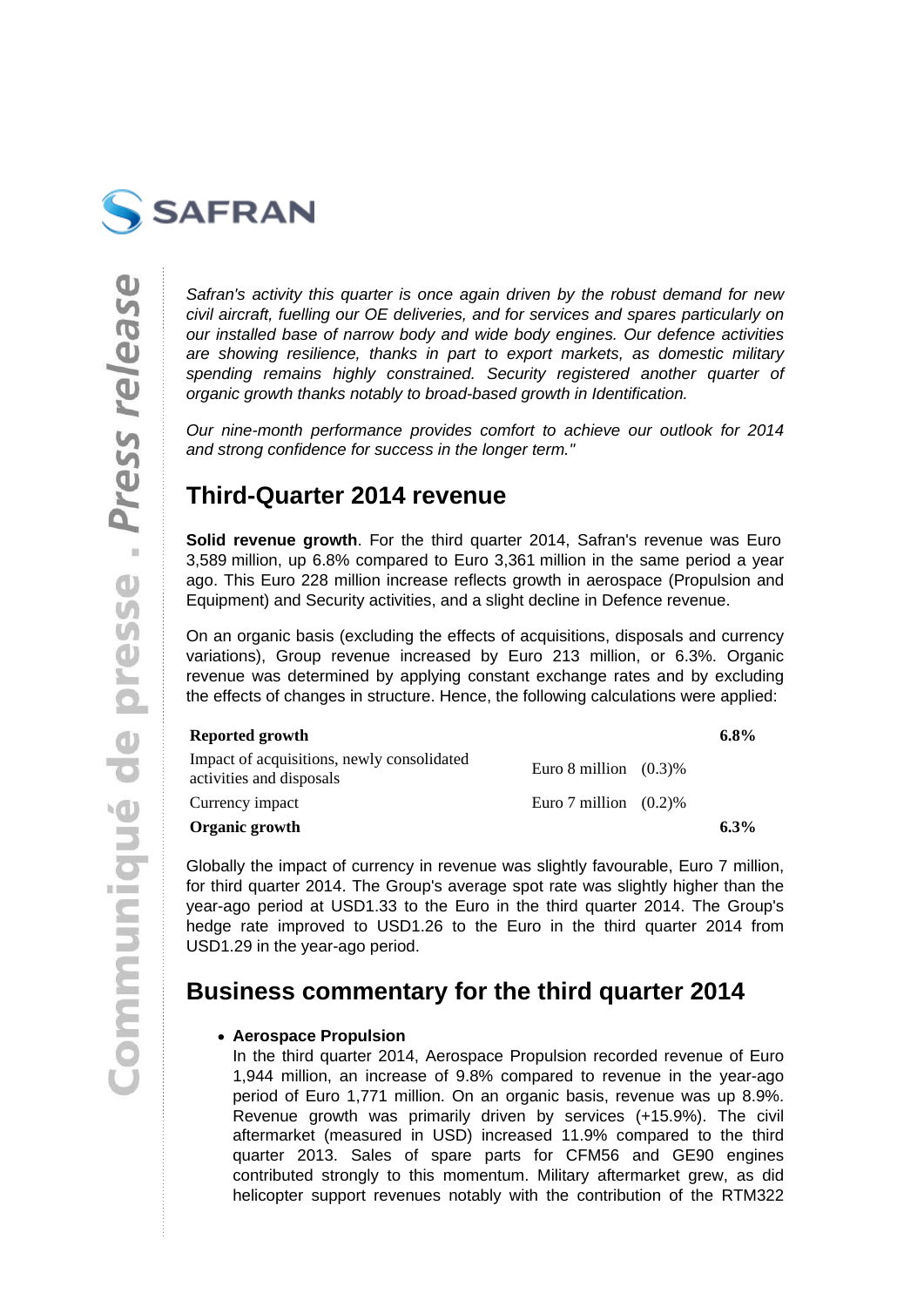

programme. OE Propulsion revenue increased 3.7%. Sales from helicopter turbine deliveries were down, as in the first half. Civil aircraft OE grew due to slightly higher volume and favourable mix in both CFM56 and high thrust engine modules.

Year-to-date, civil aftermarket growth is 10.3%, compared with a level of business in 2013 which had grown 25.5% compared with the prior year. The momentum is driven particularly by first overhaul activity on recent CFM56 and GE90 engines as well as robust growth specifically on spare parts business. OE CFM56 engine deliveries at September 30 stand at 1,174 units, up 3% from last year.

#### **Aircraft Equipment**

The Aircraft Equipment segment reported third-quarter 2014 revenue of Euro 1,021 million, up 4.0%, or 4.7% on an organic basis, compared to Euro 982 million in the year-ago period. Year to date growth of the Aircraft Equipment activities was 7.9%.

Revenue growth was primarily attributable to stronger OE activity this quarter notably on the Boeing 787 programme (landing and wiring systems). A380 nacelle shipments were higher (+7 units) this quarter than in third quarter 2013, bringing total shipments in the first 9 months to 84 units, 12 more than in the comparable period in 2013. Facing a comparison with an unusual base in the year-ago period, deliveries on other Airbus programmes (primarily A320 and A330 - landing systems and thrust reversers) were lower, as expected. Growth rates for landing gear and nacelle aftermarket activities were sequentially lower due to the seasonal profile.

#### **Defence**

Third-quarter 2014 revenue of Euro 256 million was down (0.8)%, or (4.3)% on an organic basis, compared to revenue of Euro 258 million in the yearago period. Revenue declined, despite the resilience of the Avionics business, due to softness in Optronics in the global defence context and the effect of long term contract adjustments, as anticipated.

#### **Security**  $\bullet$

The Security activity reported third-quarter 2014 revenue of Euro 368 million, up 5.4% compared to revenue in the year-ago period of Euro 349 million. Excluding the translation effect of various currencies, revenue increased by 6.3%.

Identification grew strongly in the quarter, particularly activities in the US (Federal and State enrolment contracts, driving licences and passports), and Government Solutions in Chile (secure passports and ID cards) and Europe (secure passports). This growth was partially offset by lower revenues at Enterprise Solutions smart chips, despite rising volumes, and by temporary softness in Detection due to the slippage into the fourth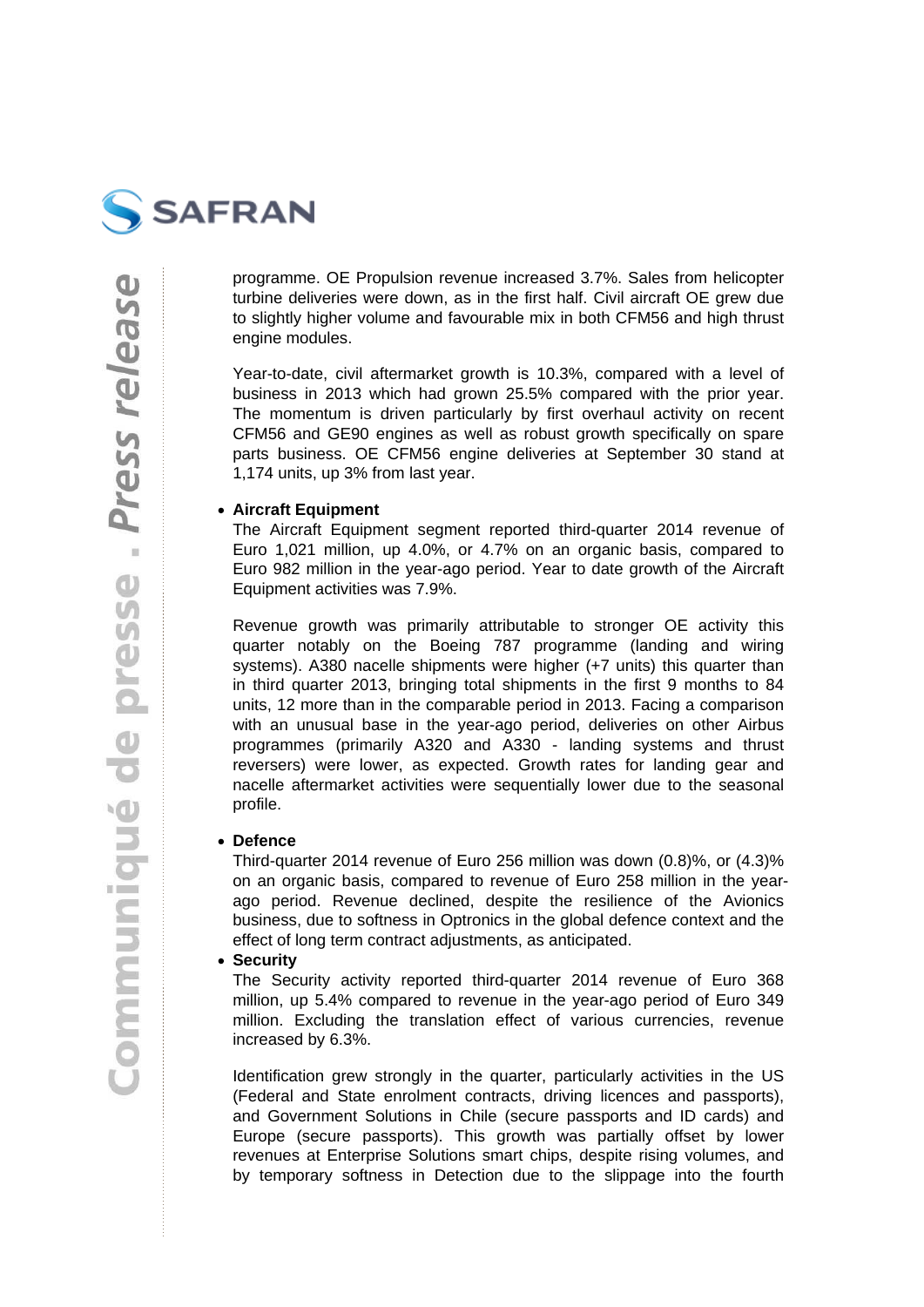

quarter of CTX tomographic detection systems deliveries to be recovered by year end.

### **Currency hedges**

Safran now expects annual net USD exposure for 2014-18 to range between USD 6.5 billion and USD 7 billion due to strong growth of businesses with exposed USD-denominated revenues.

- 2014: Hedging is finalised at a hedged rate of USD 1.26.
- 2015: Hedging is finalised at a hedged rate of USD 1.25.
- 2016: Exposure of USD 5.5 billion is hedged at a rate of USD 1.25 (including knock out option strategies). Hedging of an additional USD 1.2 billion will be added through accumulators as long as €/\$<1.38 up to end 2015. Knock out options barriers are set at various levels between USD 1.36 and USD 1.45 for limited periods up to mid 2015.
- 2017: Exposure of USD 5.5 billion is hedged at a rate of USD 1.26 (mainly through knock out option strategies). Accumulators will allow coverage to grow to a total of USD 6.4 billion as long as  $\epsilon$ /\$<1.40 up to end 2015. Knock out options barriers are set at various levels between USD 1.37 and USD 1.42 for limited periods of time up to end 2015.
- 2018: During the third quarter, hedging was put in place to cover exposure of USD 2 billion at rate of USD 1.20 through knock out option strategies. Knock out options barriers are set at various levels between USD 1.32 and USD 1.45 with maturities ranging between 1 and 3 years.

Due to the use of knock out option strategies in 2016-18 portfolios, effective coverage for the period will be secured in the course of 2014-17 depending on forex market conditions. If all or part of the options were to be knocked out the optional strategies would be adapted to new market conditions.

At October 16, 2014, the firm hedge book amounted to USD 19.7 billion.

Targeted hedged rates are as follows:

- 2014: USD 1.26 to the Euro
- 2015-17: USD 1.25 to the Euro.

# **2014 Outlook**

Full-year 2014 revenue and profit guidance is confirmed reflecting solid year-todate performance. Safran expects on a full-year basis:

- Adjusted revenue to increase by a percentage rate in the mid-single digits compared to 2013 revenue restated for IFRS 11 (at an estimated average rate of USD 1.30 to the Euro).
- Adjusted recurring operating income to increase a percentage approaching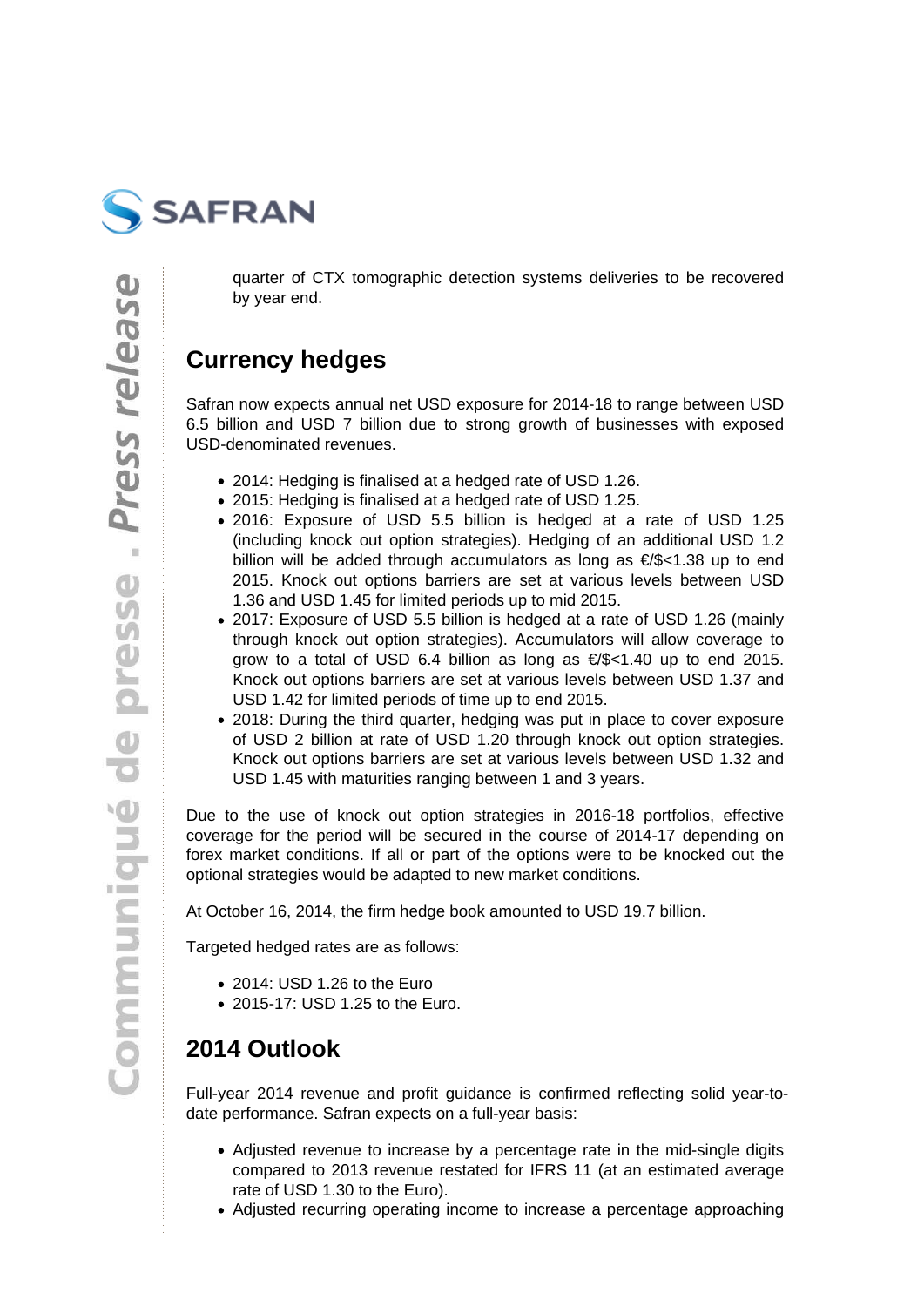the mid-teens compared to 2013 recurring operating income restated for IFRS 11 (at a hedged rate of USD 1.26 to the Euro). The hedging policy isolates adjusted recurring operating income from current EUR/USD variations except for the part generated in USD by activities located in the US, subject to the translation effect when converted into Euro.

• Regarding free cash flow, cash flow linked to business performance will be consistent with objectives, while significant uncertainty remains concerning the rhythm of payments (including advance payments) by State-customers in the fourth quarter.

Full-year 2014 outlook is based on the following underlying assumptions:

- A healthy increase in aerospace OE deliveries.
- Civil aftermarket increase by a percentage in the low to mid-teens.
- An increase of self-funded R&D of the order of Euro 50 million to Euro 100 million compared with 2013 with a lower level of capitalisation.
- An increase in tangible capex of the order of Euro 70 million to Euro 100 million compared with 2013.
- Profitable growth for the Security business, characterized, unlike other activities, by significant exposure to translation effect.
- Continued benefits from the on-going Safran+ plan to enhance the cost structure and reduce overhead.

### Upcoming events

FY 2014 results : February 25, 2015

\*\*\*\*

Safran will host today a conference call open to analysts at 8:00 am CET which can be accessed at +33 1 70 77 09 42 in France, +44 203 367 9453 in the UK and +1 866 907 5928 in the US. A replay will be available for 3 months at +33 1 72 00 15 00, +44 203 367 9460 and +1 877 642 3018 (access code 289194#).

The press release and presentation are available on the website at www.safrangroup.com.

\*\*\*\*

### [Key figu](https://www.safran-group.com/)res

The 2013 financial statements have been restated to reflect the changes induced by IFRS 11.

| Segment breakdown of reven Q3 2013 Q3 2014 % chang % chang<br>(In Euro million) restated Q3 2014 reported organic |       |       |      |      |
|-------------------------------------------------------------------------------------------------------------------|-------|-------|------|------|
| Aerospace Propulsion                                                                                              | 1.771 | 1.944 | 9.8% | 8.9% |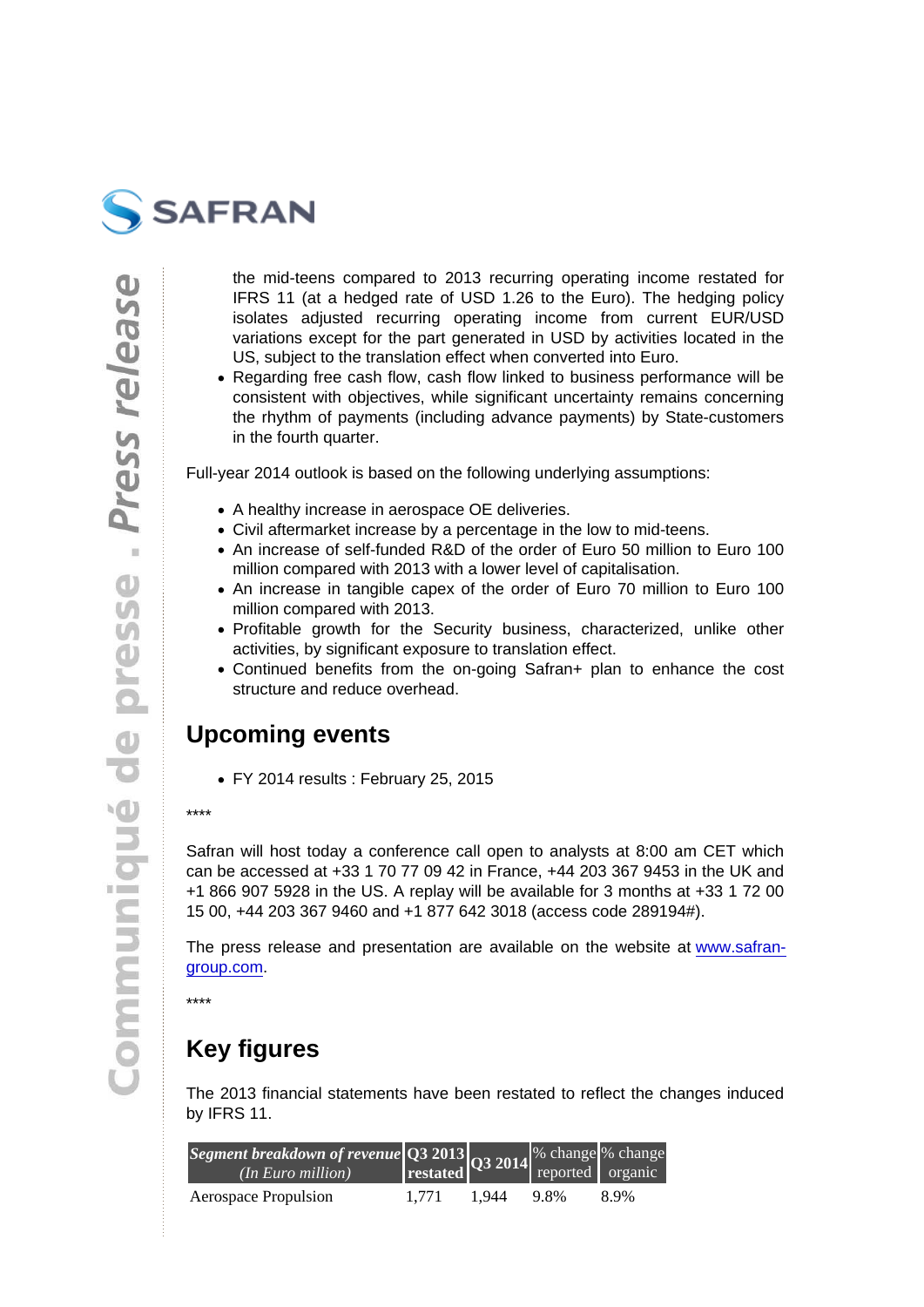

| Segment breakdown of revenue<br>(In Euro million)                        |                              | Q3 2013<br>restated | Q3 2014                                                                      | reported       | % change \% change<br>organic |                                                           |
|--------------------------------------------------------------------------|------------------------------|---------------------|------------------------------------------------------------------------------|----------------|-------------------------------|-----------------------------------------------------------|
| Aircraft Equipment                                                       |                              | 982                 | 1,021                                                                        | 4.0%           | 4.7%                          |                                                           |
| Defence                                                                  |                              | 258                 | 256                                                                          | (0.8)%         | $(4.3)\%$                     |                                                           |
| Security                                                                 |                              | 349                 | 368                                                                          | 5.4%           | 6.3%                          |                                                           |
| Others                                                                   |                              | 1                   | $\theta$                                                                     | na             | na                            |                                                           |
| <b>Total</b>                                                             |                              | 3,361               | 3,589                                                                        | 6.8%           | 6.3%                          |                                                           |
| <b>Segment breakdown of revenue 9M 2013</b><br>(In Euro million)         |                              | restated            | $9\overline{\mathrm{M}}$ 2014                                                | reported       | % change % change<br>organic  |                                                           |
| Aerospace Propulsion                                                     |                              | 5,442               | 5,707                                                                        | 4.9%           | 4.4%                          |                                                           |
| Aircraft Equipment                                                       |                              | 2,927               | 3,158                                                                        | 7.9%           | 9.3%                          |                                                           |
| Defence                                                                  |                              | 824                 | 840                                                                          | 1.9%           | 1.0%                          |                                                           |
| Security                                                                 |                              | 1,073               | 1,090                                                                        | 1.6%           | 5.4%                          |                                                           |
| Others                                                                   |                              | 2                   | 2                                                                            | na             | na                            |                                                           |
| <b>Total</b>                                                             |                              | 10,268              | 10,797                                                                       | 5.2%           | 5.6%                          |                                                           |
| <b>Restated 2013 adjusted</b><br>revenue by quarter<br>(In Euro million) |                              |                     | Q1 2013   Q2 2013   Q3 2013   Q4 2013<br>restated restated restated restated |                | <b>FY 2013</b><br>restated    |                                                           |
| Aerospace Propulsion                                                     | 1,785                        | 1,886               | 1,771                                                                        | 2,147          | 7,589                         |                                                           |
| Aircraft Equipment                                                       | 915                          | 1,030               | 982                                                                          | 1,164          | 4,091                         |                                                           |
| Defence                                                                  | 292                          | 274                 | 258                                                                          | 373            | 1,197                         |                                                           |
| Security                                                                 | 340                          | 384                 | 349                                                                          | 409            | 1,482                         |                                                           |
| Others                                                                   | 1                            |                     | 1                                                                            | $\overline{2}$ | $\overline{4}$                |                                                           |
| <b>Total revenue</b>                                                     | 3,333                        | 3,574               | 3,361                                                                        | 4,095          | 14,363                        |                                                           |
| 2014 revenue by quarter<br>(In Euro million)                             |                              |                     |                                                                              |                |                               | First quarter 2014 Second quarter 2014 Third quarter 2014 |
| Aerospace Propulsion                                                     | 1,825                        |                     | 1,938                                                                        |                | 1,944                         |                                                           |
| Aircraft Equipment                                                       | 1,016                        |                     | 1,121                                                                        |                | 1,021                         |                                                           |
| Defence                                                                  | 257                          |                     | 327                                                                          |                | 256                           |                                                           |
| Security                                                                 | 345                          |                     | 377                                                                          |                | 368                           |                                                           |
| Others                                                                   |                              |                     | $\overline{c}$                                                               |                |                               |                                                           |
| <b>Total revenue</b>                                                     | 3,443                        |                     | 3,765                                                                        |                | 3,589                         |                                                           |
| Euro/USD rate                                                            | <b>Third quarter</b><br>2013 |                     | Third quarter<br>2014                                                        |                | 9 months<br>2013              | 9 months<br>2014                                          |
| Average spot rate                                                        | 1.32                         |                     | 1.33                                                                         |                | 1.32                          | 1.36                                                      |
| Spot rate (end of<br>period)                                             | 1.35                         |                     | 1.26                                                                         |                | 1.35                          | 1.26                                                      |
| Hedge rate                                                               | 1.29                         |                     | 1.26                                                                         |                | 1.29                          | 1.26                                                      |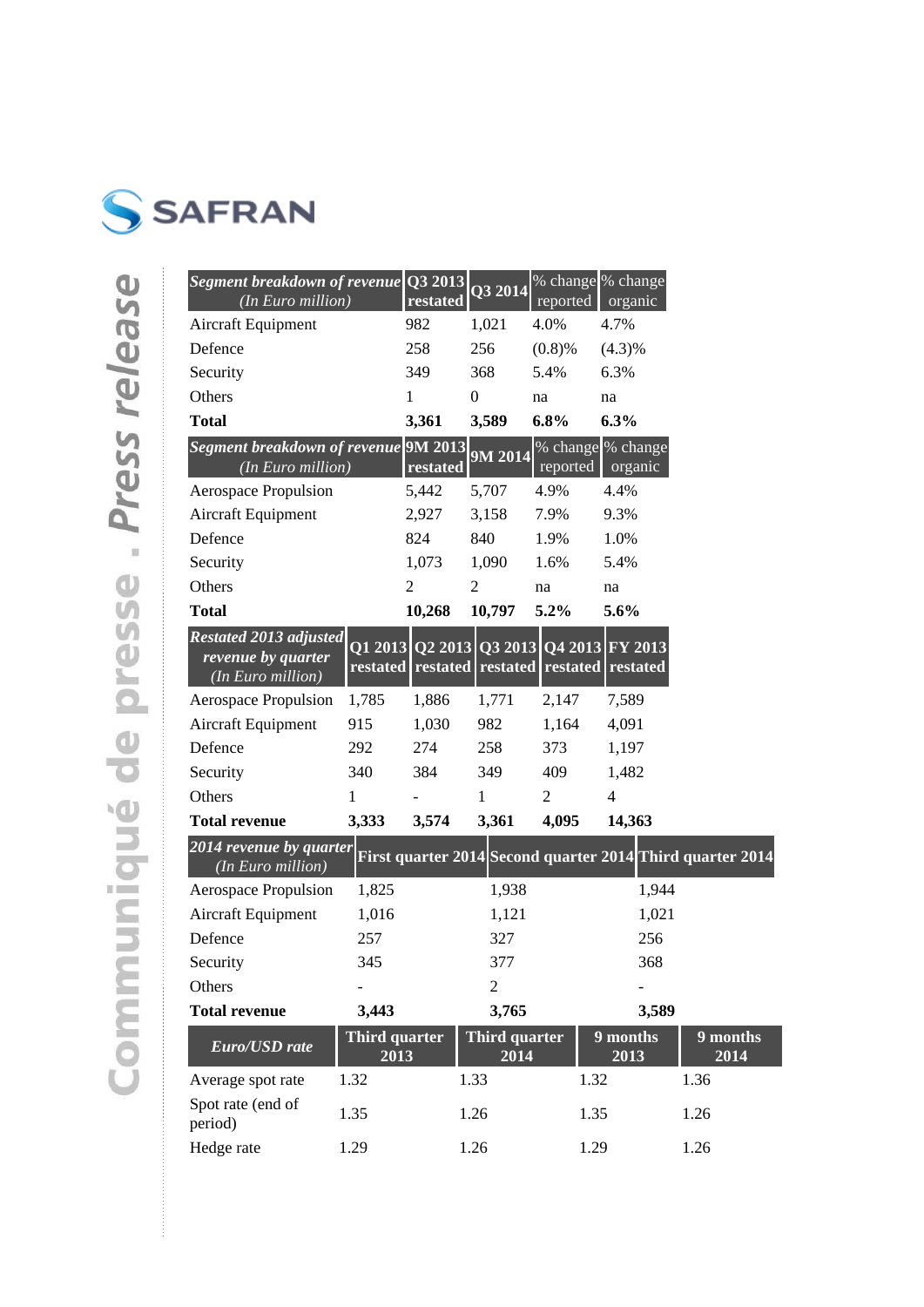

### **Notes**

### **[1] Adjusted data**

To reflect the Group's actual economic performance and enable it to be monitored and benchmarked against competitors, Safran prepares an adjusted revenue.

Safran's consolidated revenue has been adjusted for the impact of:

- the mark-to-market of foreign currency derivatives, in order to better reflect the economic substance of the Group's overall foreign currency risk hedging strategy:
	- revenue net of purchases denominated in foreign currencies is measured using the effective hedged rate, i.e., including the costs of the hedging strategy,
	- all mark-to-market changes on foreign currency derivatives hedging future cash flows is neutralized.

Third-quarter 2014 and nine-month 2014 reconciliation between consolidated revenue and adjusted revenue:

|                                         |              | Currency hedging            |                                                | <b>Business combinations</b>                                            |                                                              |                         |
|-----------------------------------------|--------------|-----------------------------|------------------------------------------------|-------------------------------------------------------------------------|--------------------------------------------------------------|-------------------------|
| Q3 2014<br>(In Euro<br>data<br>million) | Consolidated | Remeasurement<br>of revenue | Deferred<br>hedging<br>gain<br>$(\text{loss})$ | Amortization<br>of intangible<br>assets -<br>Sagem-<br>Snecma<br>merger | <b>PPA</b><br>impacts -<br>other<br>business<br>combinations | <b>Adjusted</b><br>data |
| Revenue 3,526                           |              | 63                          | na                                             | na                                                                      | na                                                           | 3,589                   |
|                                         |              | Currency hedging            |                                                | <b>Business combinations</b>                                            |                                                              |                         |
| $\sim$ $\sim$ $\sim$ $\sim$             |              |                             |                                                | Amortization                                                            | $\overline{D}$ $\overline{D}$ $\overline{A}$                 |                         |

| <b>Revenue 10,499</b> |                              | 298                                 | na                      | na                                                                                                            | na                                                           | 10,797           |
|-----------------------|------------------------------|-------------------------------------|-------------------------|---------------------------------------------------------------------------------------------------------------|--------------------------------------------------------------|------------------|
| (In Euro<br>million)  | 9m 2014 Consolidated<br>data | Remeasurement hedging<br>of revenue | gain<br>$(\text{loss})$ | Amortization <br>$\Delta$ Deferred $\sigma$ intangible<br>assets -<br>Sagem-<br>Snecma <sub>r</sub><br>merger | <b>PPA</b><br>impacts -<br>other<br>business<br>combinations | Adjusted<br>data |

#### **[2] Civil aftermarket (expressed in USD)**

This non-accounting indicator (non-audited) comprises spares and MRO (Maintenance, Repair & Overhaul) revenue for all civil aircraft engines for Snecma and its subsidiaries and reflects the Group's performance in civil aircraft engines aftermarket compared to the market.

\*\*\*\*\*

**Safran** is a leading international high-technology group with three core businesses: Aerospace (propulsion and equipment), Defence and Security.